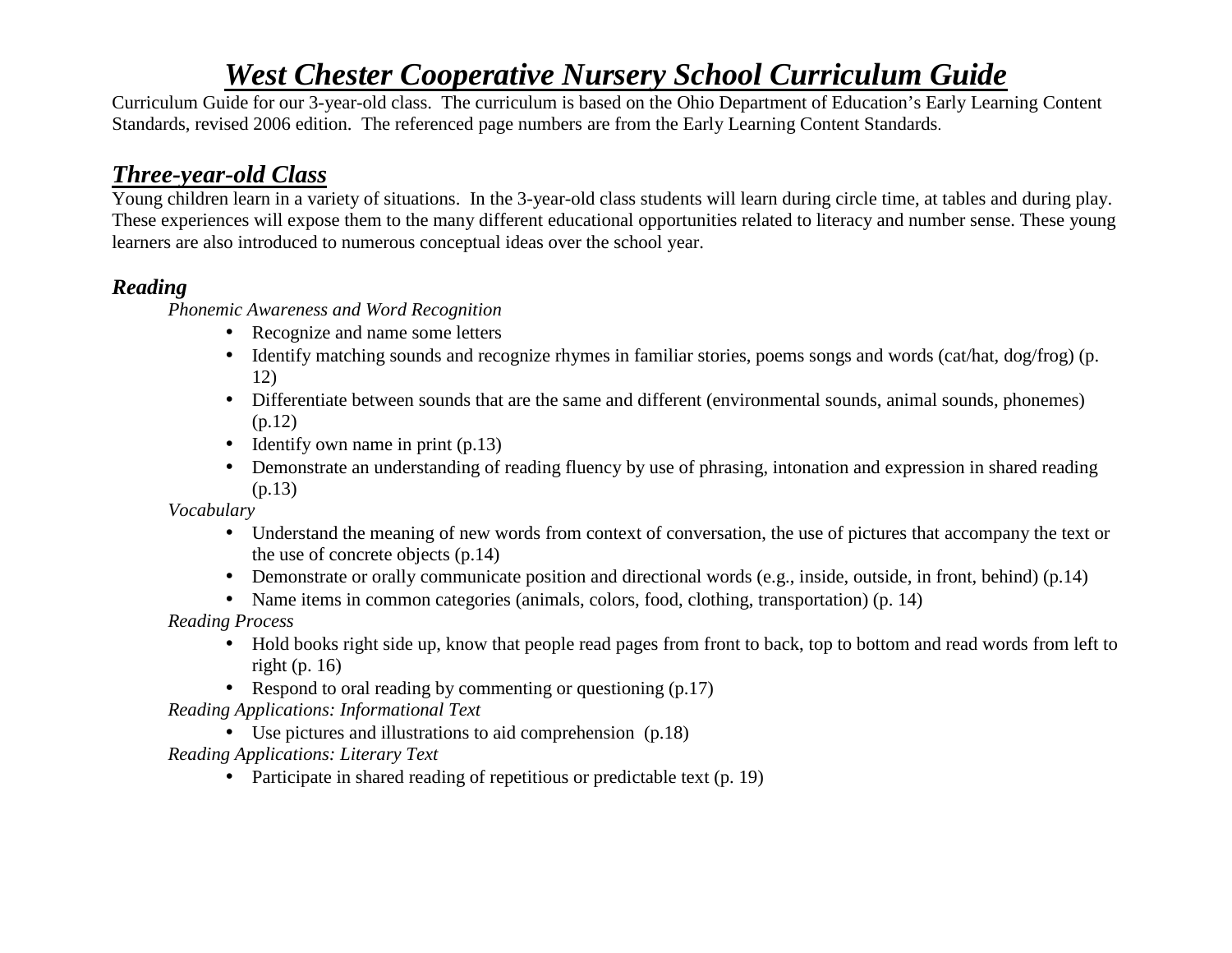#### *Writing*

*Writing Applications* 

• Play at writing from top to bottom, horizontal rows as format (p. 21)

#### *Writing Conventions*

• Print letters of own name and other meaningful words with assistance using mock letters and/or conventional print. (p.22)

## *Communication*

- Attend to speakers, stories, poems and songs (p.24)
- $\bullet$ Begin to speak clearly and understandably to express ideas, feelings, and needs (p.25)
- $\bullet$ Present own experiences, products, creations or writing through the use of language (p. 25)
- $\bullet$ Follow simple oral directions (p. 24)
- Participate in the recitation of books, poems, chants, songs and nursery rhymes (p.25)

# *Math*

- Count to 10 in the context of daily activities (p.29)
- •Touch objects and say the number names when counting in the context of daily activities and play (p.29)
- •Identify and name numerals 0-5. (p. 29)
- Identify, name, create and describe common two-dimensional shapes in the environment and play situations (circles, triangles, rectangles and squares) (p. 31)
- Sort, order and classify objects by one attribute (e.g. size, color, shape, use) (p. 32)

# *Social and Emotional Development*

- Separate easily from parents
- Demonstrate self-confidence and willingly tries new things
- $\bullet$ Follow classroom rules and routines (p.49)
- •Transition between activities
- •Demonstrate cooperative behaviors, such as turn taking, sharing, comforting, and compromising (p.41)
- •Considerate of others
- •Respect authority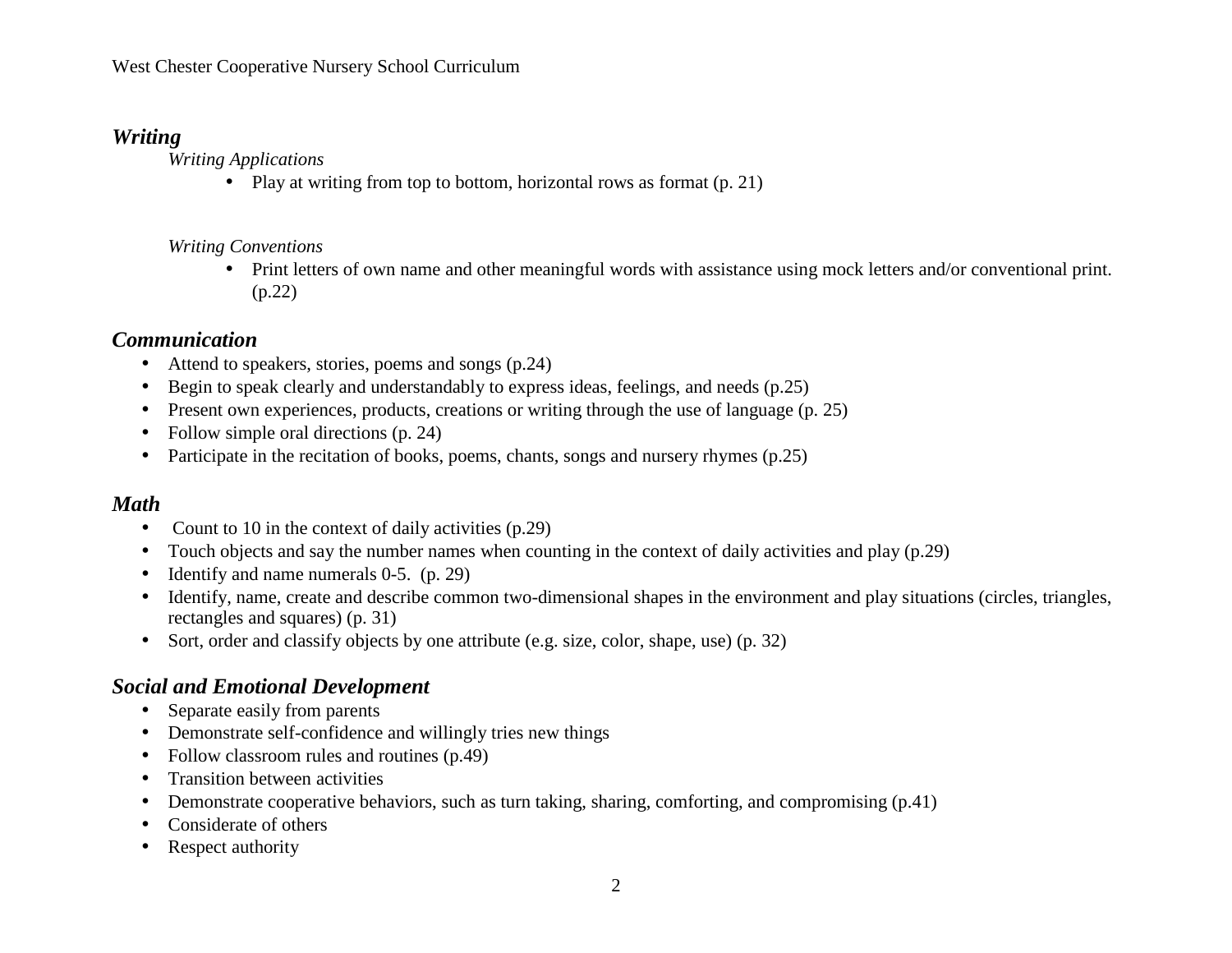West Chester Cooperative Nursery School Curriculum

#### *Fine Motor*

- Use crayons
- Use scissors
- Mold clay

## *Gross Motor*

- Climb
- Walk balance beam
- Catch a ball
- Jump

# *Music and Art*

- Participate during group singing
- Respond to rhythmic activities
- Identify colors
- Participate in art activities
- •Identify the intended purpose of familiar tools (e.g., scissors, hammer, paint brush, cookie cutter) (p. 40)
- Demonstrate the safe use of tools, such as scissors, hammers, writing utensils, with adult guidance. (p. 40)

#### **Conceptual Areas** *introduced* **in the 3-year-old class during the year:** *Science/Health*

- Earth Science
	- Weather
	- **Seasons**
- Life Science
	- Animals
	- Plants
	- Life Cycles (e.g., butterflies)
- Physical Science
	- Sensory Experiences
- Health Science
	- Healthy Habits (e.g., washing hands)
	- Dental Health
- Explore objects, organisms and events using simple equipment (e.g., magnets and magnifiers)